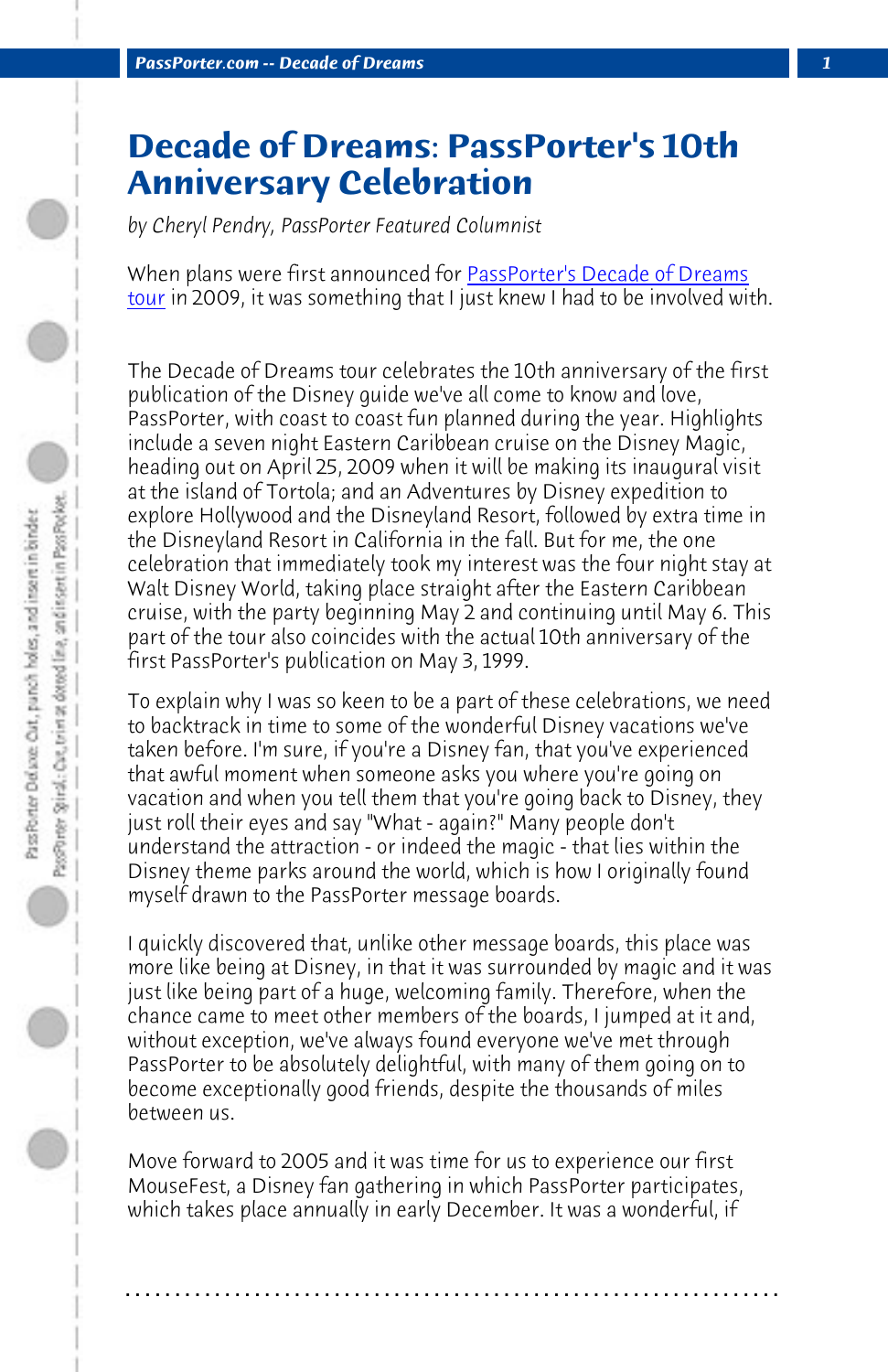exhausting, experience, mainly due to all the various meets that we ended up dashing between. By our next MouseFest in 2007, we had learned to be selective about our meets and to not pack so much into what should be a vacation! Once again, we had a great time, seeing lots of old friends and meeting people who would quickly become new friends to us.

That's why the Decade of Dreams Tour immediately appealed, as it would bring together PassPorter message board members from all over the place, both within the States and outside it. But more than that, it's a celebration that's been dreamed up by Jennifer and Dave, who we're all familiar with as the authors of the PassPorter guidebooks to Walt Disney World, Disneyland, and the Disney Cruise Line; and of course they'll be at each stop along the way.

As I've learned from MouseFest in the past, whenever Jennifer and Dave are around, it usually means that there'll be a lot of fun and perhaps even some special activities, and the Decade of Dreams Tour is proof of that. Some of the special activities taking place on board the Magic include a cruise-long PassPorter treasure hunt, customized port guides, and you can even take shore excursions with Jennifer and Dave. Perhaps best of all, cruisers will all be included in what I'm sure will be a huge group photo to be included in the 2010 edition of the Disney Cruise Line PassPorter.

There's more of the same when you get to Walt Disney World, with travelers again able to take part in another huge group shot for the 2010 edition of that particular PassPorter guide, more treasure hunts and some optional parties. Obviously, there may be additional fees with some of these activities, but one thing's for sure; it's going to be a lot of fun.

Booking is already open for both legs of this tour. To find out more, visit the Decade of Dreams Tour Headquarters at http://www.passporter.com/decade-of-dreams.asp

And what about the West Coast activities? Well, so far, no dates are yet fixed for this part of the tour, apart from fall 2009, but as soon as they are, you'll find out about it in this newsletter! Even if you don't think you can make any of these dates, there are still ways to get involved, with online celebrations being planned for February 9, 2009, the anniversary of the launch of the PassPorter message boards and April 14, 2009, the anniversary of the launch of the PassPorter.com website. And if you live on the East Coast, maybe the one day city event in New York City in late May or MagicMeets in Pennsylvania in July may take your fancy. There's even a one day event being planned for Michigan in August

**. . . . . . . . . . . . . . . . . . . . . . . . . . . . . . . . . . . . . . . . . . . . . . . . . . . . . . . . . . . . . . . . . .**